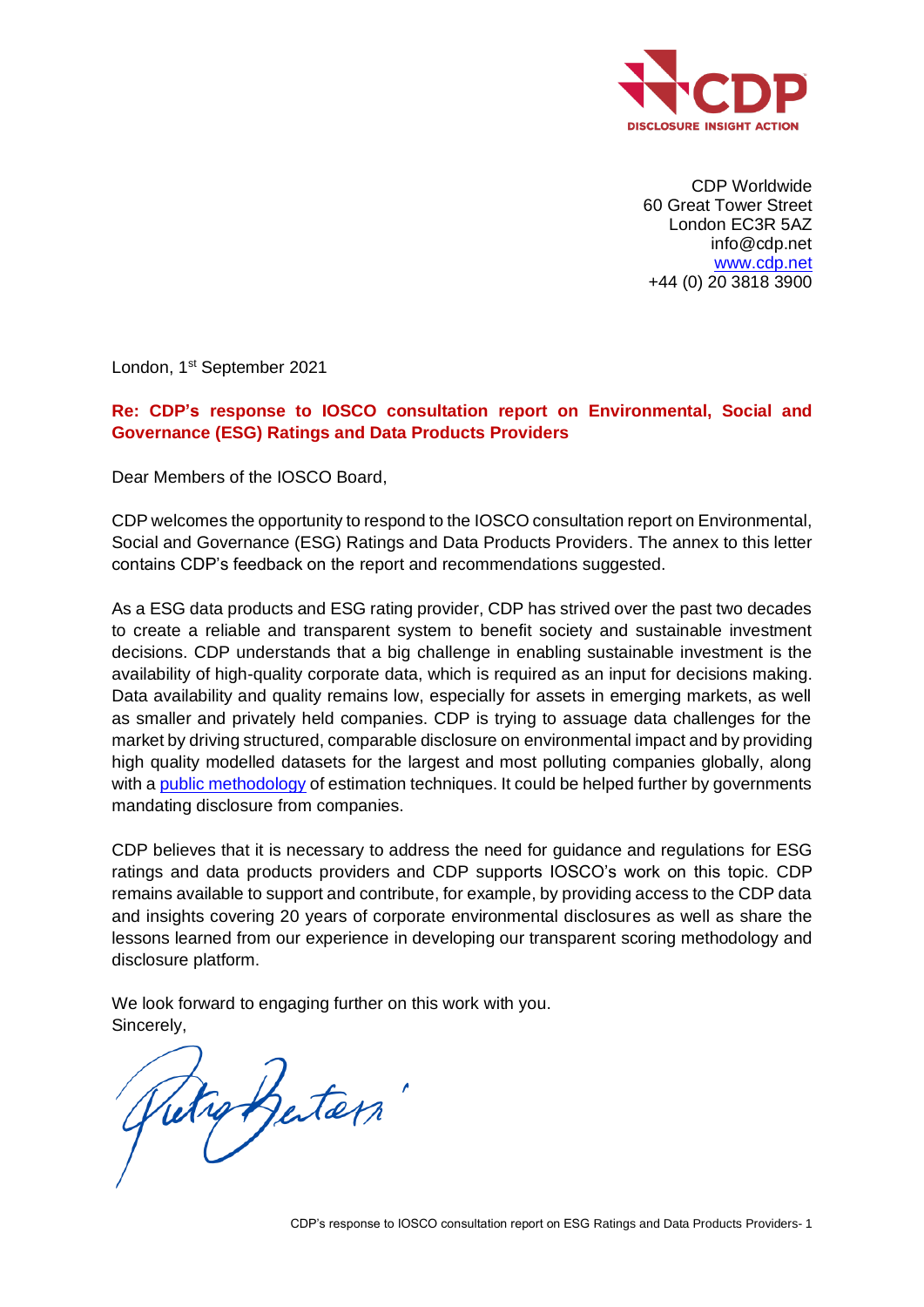

Pietro Bertazzi CDP Global Director, Policy Engagement and External Affairs

# **Annex: CDP RESPONSE TO CONSULTATION REPORT**

See below CDP's feedback provided on the different sections and recommendations from the consultation report.

Introduction:

- ◥ Regarding '*Communication between ESG ratings and data products providers and companies',* CDP believes the question on who selects and pays for the services should be addressed through recommendations as well. The selection of a certain rating provider should be based on principles such as robustness of rating methodology, transparency, sector relevancy, reach etc. It should be avoided that companies cherry pick the rating organization that is more likely to give a higher score. In that sense, investors should probably be the ones that select the rating organization(s) a company needs to respond to (based on such principles) and pay for receiving an accurate rating.
- ◥ Concerning '*5.1 Proposed Recommendations for IOSCO and IOSCO Members concerning ESG ratings and data products'*, CDP suggests that ESG ratings should strive to be based on quantitative science-based metrics and benchmarks, e.g. 'company Scope 1+2+3 emissions aligned with a 2C/1.5C Sector Decarbonization pathway', rather than 'emissions slightly reduced compared to last year'; 'CAPEX+OPEX spent on low-carbon technologies as defined in the EU taxonomy aligned with the investment needed for that sector pathway (see ACT O&G assessment)', rather than 'some increase in CAPEX+OPEX spent on low-carbon technologies as defined by the company compared to last year'. CDP suggests that absolute science-based benchmarks should be the cornerstone of robust ESG rating methodologies, wherever possible.

Recommendation 1:

◥ Concerning IOSCO's role in developing standards and code, CDP supports IOSCO playing a role in this field and encourages IOSCO to align with existing rules in specific jurisdictions, including the EU CRA regulation. Specifically, CDP believes that IOSCO could support the efforts on defining a global definition of ESG data and scoring providers. CDP is available to support and inform this endeavour by sharing lessons learned in establishing transparent scoring methodology and data services.

Recommendation 2:

- ◥ On the '*form of validation'*, CDP suggests that validation from the company itself would be welcomed as well. CDP ACT scoring method, for example, bases the assessments on publicly available information, and then gives the opportunity to the company to validate the data they have found before issuing a rating. Despite the fact that companies may not answer, CDP believes that this should be best practice.
- ◥ Regarding the transparency on the source of the data, there may be an issue with the 'reporting year'. CDP evaluates companies on data relative to the reporting year, not to the most up to date information, e.g. if a company is reporting a SBT set in 2021, but their reporting year is 2020, they will not get credit for this until 2022 when their reporting year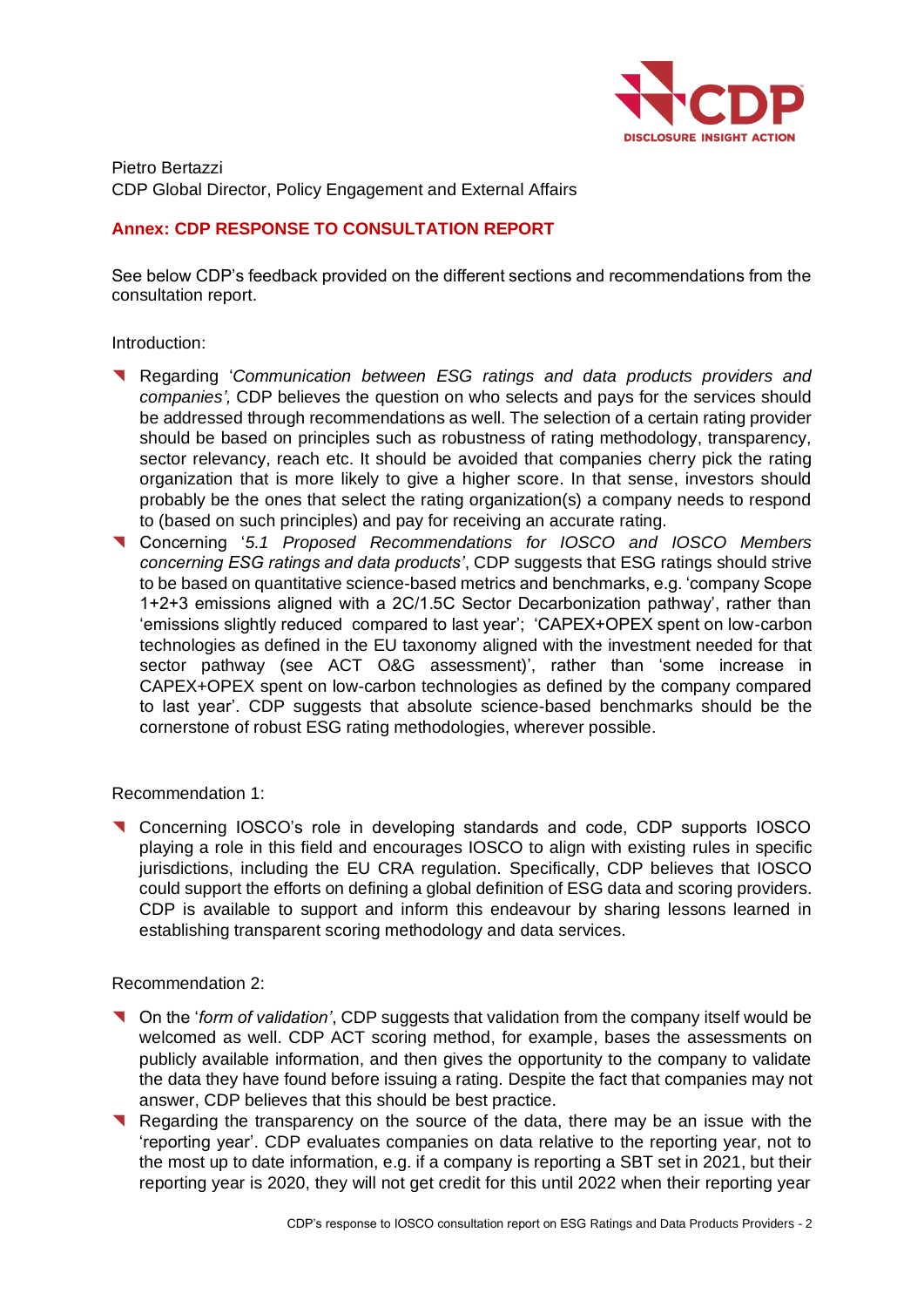

will be 2021. ESG rating providers should be transparent on which reporting year their rating refers to, and this should be considered when comparing ratings from different rating providers.

◥ On the element of '*sufficient resources to carry out high-quality ESG-related assessments*', CDP suggests spelling out that there should be sufficient resources for quality assurance of ratings provided. Testing automatic tools/coding that implement the rating methodology and ensuring consistency in rating qualitative information are crucial.

### Recommendation 5:

- ◥ Data rating providers should be asked to be transparent about when a rating is not publicly available. For example, CDP has public and private scores. Rating providers should be transparent on why a score is not available publicly (if this is relevant to their methodology).
- ◥ On '*the Information regarding methodologies that ESG ratings and data products providers may wish to consider publishing*', CDP complies with the list and encourage making this common practice. CDP scoring is fully independent from the 'consulting arm' of CDP e.g. CSC Reporter Services. CDP scoring methodologies are fully transparent and publicly available on the CDP website. Conflict of interest between scoring partner organizations hired by CDP and disclosing companies are mitigated every year by ensuring those disclosing companies are scored either internally or by a scoring partner organization with no conflict of interest with the disclosing company. Lastly, third-party verification of datapoints disclosed by companies is strongly incentivized in the CDP scoring methodology.
- ◥ Concerning '*using non-public information only for purposes related to their ESG ratings and data products or otherwise in accordance with their confidentiality arrangements with the company'*, CDP proposes that only publicly available information should be used to assess a company and provide a rating. Scoring providers should steer away from providing assessments based on confidential information provided by the company to the ESG rating as this less verifiable and more prone to manipulation. This process may be opposed to the transparency principle.

## Recommendation 7:

◥ On the '*evaluation of the criteria utilised in the ESG assessment process*' CDP suggests adding 'Including if they are science-based, quantitative, verifiable, and aligned with existing reputable standards and taxonomies (e.g. GHG Protocol, AFi, CEO Water Mandate, TCFD, EU taxonomy, etc.)'.

### Recommendation 8:

◥ CDP would advise to clarify the definition of an '*effective outcome'*. CDP would suggest to rather refer that the outcome should be based on accurate facts. The aim of ESG ratings and ESG data products is to help make more informed decisions to have a positive impact on society and the environment.

### Other comments

◥ CDP would like to propose additional recommendations to be considered including: